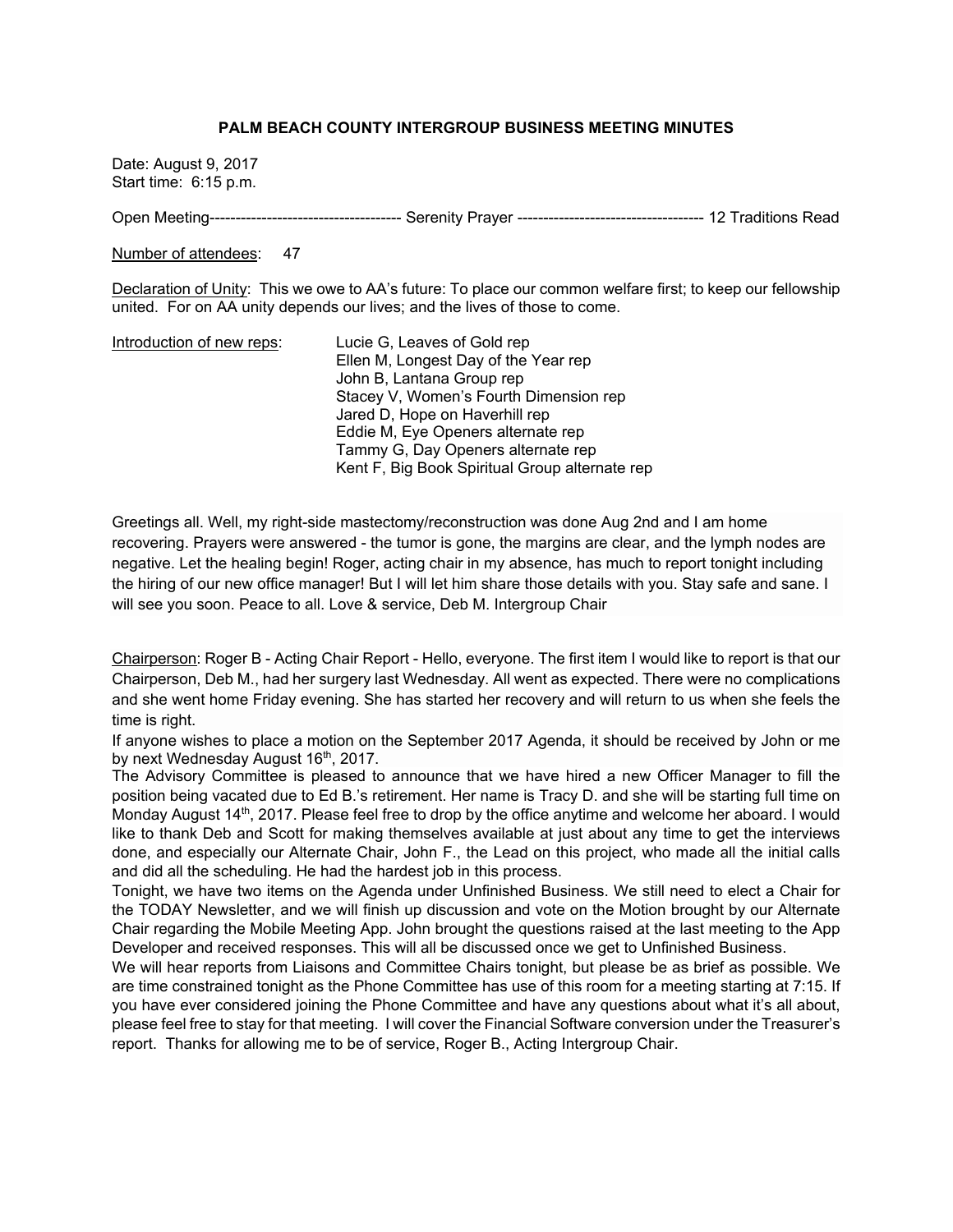Alternate Chair: We will be voting on the Meeting Guide App again tonight. I have promising information to pass on before the vote.

The picnic will be November 4th in Carlin Park at the Gumbo Limbo Pavilion where it has been in the past (just south and west across the street from the beach area). I'm asking anybody with ideas or willing to volunteer to stay after the September and October Intergroup meetings so we can coordinate our efforts. I am also requesting volunteers with pickup trucks to help transport supplies from the store to the office and to the park on the morning of the event. Thank you in advance for this assistance. I think Traci will do a great job in the office. She arrives with a reputation as a diligent and dedicated worker with extensive knowledge of accounting systems. We had a long process to finding a suitable person but we knew we had our person right away. Thank you, in service, John F

Treasurer: Roger B.- The Opening checking balance for July 2017 was \$6,615.74. Revenues were \$10,471.52 and Expenses were \$10,776.11, resulting in a cash deficit of \$304.59. The closing checking balance for July was \$6,311.15. Not too bad as we needed to get caught up on some bills. Our current Prudent Reserve Balance is \$14,043.09.

The second month of testing for our QuickBooks financial software integration project went very well. We are now totally live on QuickBooks for the month of August. Our project Manager, Terry C, continues to tweak the system and will also be doing some training with both Tracy and myself. Terry does financial conversions as a profession and has been gracious enough to do this work for Intergroup as Service. I would like to publicly embarrass and thank him, as he is present at the meeting tonight. Thanks for allowing me to be of service. Roger B.

#### *Basket passed in accordance with our 7th Tradition*

Secretary: Kate D. Thank you, Scott, for taking over for me this week. Thank you to all who have turned in your reports; if you have not please get it to me by early Thursday evening so I have time to put the minutes into final form for submission to the Chair and the Registrar. It is suggested that all new representatives and alternate representatives go to the Palm Beach County Intergroup website (aapalmbeachcounty.org) and view the Home page, tab "About Intergroup" and read the by-laws – all of which are on the website. Additionally, we have a hard copy packet that contains much useful information on your role as an Intergroup Representative. Thank you all for letting me serve in this position, I am sober and grateful for this opportunity. – Kate D.

Registrar: Scott M - The minutes and agenda were e-mailed to the database upon receipt from the Chair, as per the By-Laws of PBC Intergroup. The database was updated after the last Intergroup Meeting. Any new Group Reps, Alternate Reps, or newly elected Committee Chairs/Officers, please complete a yellow information card and hand to the Secretary. Thanks, Scott M. – Intergroup Registrar

Office Manager: As this is my last report, I would like to thank everyone for their prayers and well wishes. Summer months are traditionally very slow, but surprisingly July & August the last few years have been busy as the sales & contributions would indicate. Our Office Activity for July is 667 which is 4 greater than last month and 25 greater than last year. Our Office hours are 9 to 5 Monday to Friday and Saturday from 10 to 2. In love and service. Ed

General Service/Intergroup Liaison: Lea A. Happy August, everyone! The District meeting is not until this coming Sunday, 8/13/2017. Therefore, I have nothing else to report now. With much gratitude for allowing me to serve, Lea A., General Service / Intergroup Liaison

South County Intergroup Liaison: Maria S. - I attended the meeting At South Palm Beach Intergroup. We are registered to receive information via email as well as attending the monthly meetings in person. There was a motion to hold a golf tournament and the funds will go to Intergroup. The golf event will include dinner and will be held in Boca Raton, Florida. The motion was seconded and passed by 99% of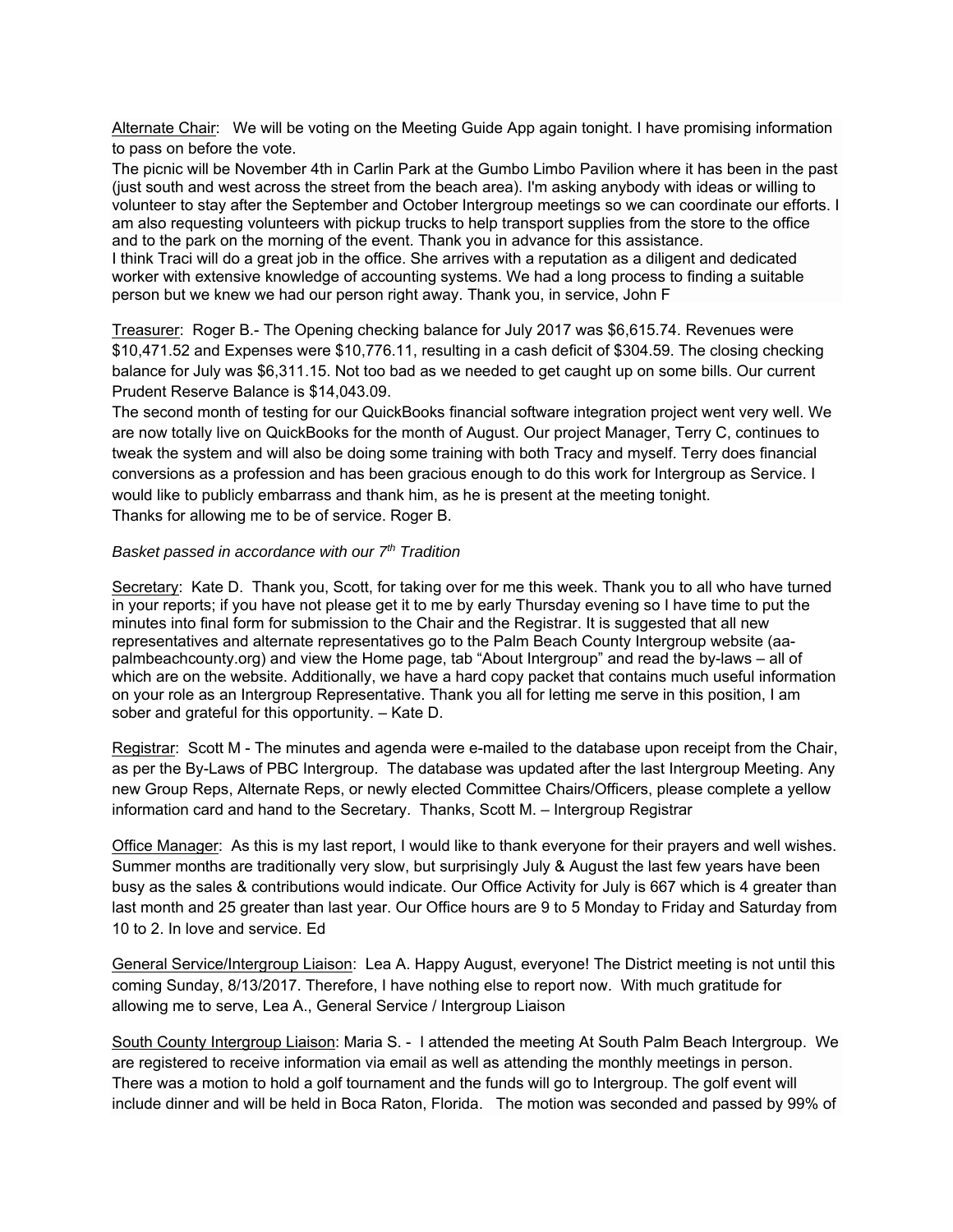votes. As your Liaison, I will bring the details to the meeting next Wed August 9th. At this point, the golf tournament is in the beginning stages There will be plenty opportunity to serve. Thank you got the opportunity to serve. Maria S.

Archives Committee Liaison: No report submitted

## **COMMITTEE REPORTS**

Public Information: No report submitted

## 12 Step List: No report submitted

Phone Volunteer Committee: Jennifer T-C. Hello everyone, this is Jennifer, "Gratefully remain powerless over alcohol". The month of July ran smoothly thanks to all the volunteers. I would like to thank everyone for entrusting me with the phone line commitment. It has been very rewarding and we have a great group of volunteers, and I thank them all. I feel it is one of the most important commitments we have. Thanks to Annette K. for rotating into this position. Annette and myself have spent the month talking and getting to know each other and she has reached out to many of the volunteers. We are having a phone line commitment meeting this evening at 7:15. This will allow Annette to get to meet most of the volunteers and get a feel for how we are presently running our afterhours calls. I will be buying pizza and we will have a go around. I feel these meeting have helped immensely and they allow all the volunteers to get to know one another on a personal basis. When I took this commitment is was literally transferred over to me via a phone upload in a sink or swim fashion. I feel Annette is going to do a great job and I will stand by her side should she need anything. Again, I want to thank you all so much. It has been almost a three-year run but boy has it gone by quick. In love and service, Jennifer T-C

TODAY: Randy B - The August issue of the Today is before you. All Groups are encouraged to submit group activities to the Today. This month has the monthly financial reports, Birthday Club celebrants and Coming Events. I suggest you take the Today back to your group and pass them out, don't leave them on a table or counter somewhere to be forgotten. Please remember that all group activity submissions ought to be at least 2 months in advance of the event. With Smiles & Somersaults. Randy B.

Birthday Club: No report submitted.

Website Committee: No report submitted.

Group Contact Committee: No report submitted.

Bridging the Gap Committee: No report submitted

Where & When Committee: Kate D - I made multiple changes to the Where and When. I added zip codes to all the meeting locations. I sent the updated Where and When to the website to be uploaded on August 4, 2017. In love and service, Kate. D.

Institutions Committee: Bill W - The Institutions Committee would like to remind everybody that we meet the first Sunday of every month at the Triangle Club, 1369 Okeechobee Road, W.P.B., 5 p.m. for our regular meeting to make changes, get books or pick up a new meeting, 4:30 is orientation for anybody who wants to get involved. If you already take meetings into a facility, encourage your speakers to get orientated so they can cover for you if need be. It's a great way to get involved and do service! Currently,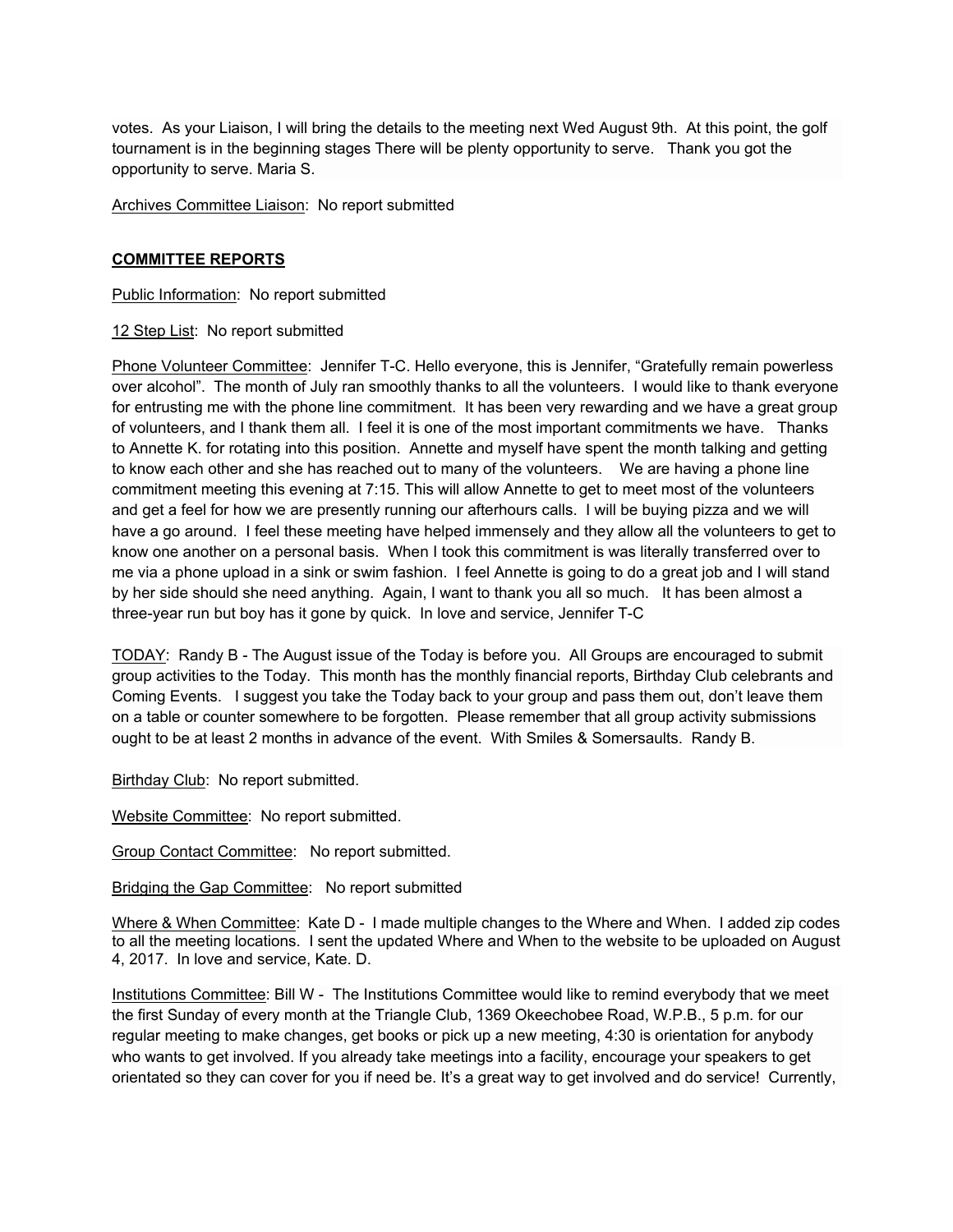we have 51 facility's that hold 106 meetings per week with 8 vacancies. Thanks for the privilege of service! Bill W

#### **Unfinished Business:**

Elections: No one stood for the Today, Randy B will continue to be the interim.

The Meeting App Motion: - There was an initial vote and it was 34 in favor and 11 against. There was a minority opinion mainly focused around the  $6<sup>th</sup>$  tradition and who would oversee updating the list for the app. Anette made a motion to see if the body wanted another vote, it was seconded by Brook. This passed 21-17. There was a final vote to see if the app motion passed, it was tied 23-23. Therefore, the chairperson made the deciding vote, which was a yes. The motion passed

New Business: There was no new business.

Upcoming Events: A representative made the announcement about the 2018 Florida convention which will be in Fort Lauderdale. They are looking for people to be of service. The representative left flyers. If someone wants to be in touch, they can reach out to the Intergroup Office

Meeting Adjourned: 7:05pm

See you next month!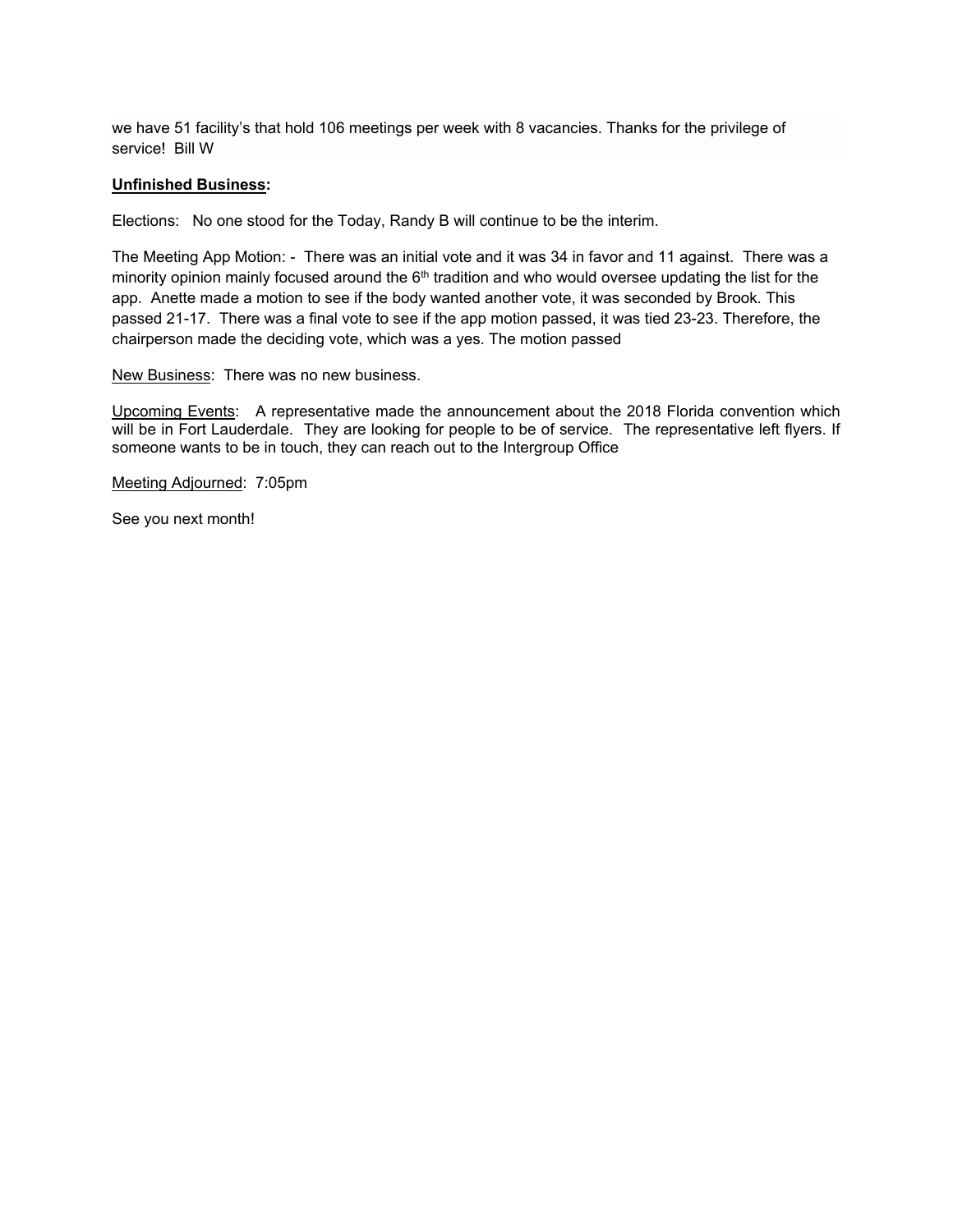# **Palm Beach County Intergroup Operating Report 7/01/2017 - 7/31/2017**

|                                          | <b>Current</b><br><b>Month</b> |           | Calendar<br><b>YTD</b> |           |
|------------------------------------------|--------------------------------|-----------|------------------------|-----------|
| <b>Revenues:</b>                         |                                |           |                        |           |
| Literature Sales                         | \$                             | 4,457.38  | \$                     | 34,273.92 |
| <b>Sales Tax</b>                         |                                | 314.12    |                        | 2,347.48  |
| <b>Tax Exempt Sates</b>                  |                                |           |                        | 202.50    |
| <b>Group Contributions</b>               |                                | 5,575.02  |                        | 31,708.34 |
| Old Timers' Meeting (meeting basket)     |                                |           |                        | 281.00    |
| New Year's Alcothon                      |                                |           |                        | 498.02    |
| "Today" Subscriptions                    |                                |           |                        | 30.00     |
| <b>Birthday Club Memberships</b>         |                                | 70.00     |                        | 667.00    |
| <b>Meeting Baskets</b>                   |                                | 55.00     |                        | 380.00    |
| Florida Roungup (meeting basket)         |                                |           |                        | 215.67    |
| <b>Total Revenues:</b>                   | \$                             | 10,471.52 | \$                     | 70,603.93 |
| <b>Expenses:</b>                         |                                |           |                        |           |
| <b>Literature Purchases</b>              | \$                             | 3,920.09  | \$                     | 23,504.64 |
| <b>Sales Tax</b>                         |                                | 353.36    |                        | 2,375.45  |
| Old Timers' Meeting                      |                                |           |                        | 378.45    |
| <b>Alcothon Expenses</b>                 |                                |           |                        | 138.93    |
| <b>Credit Card Fees</b>                  |                                | 43.38     |                        | 358.51    |
| Office Salary                            |                                | 3,604.35  |                        | 26,903.04 |
| FICA & Unemployment Tax                  |                                | 275.70    |                        | 1,987.37  |
| Paychex(monthly fee)                     |                                | 87.00     |                        | 589.00    |
| Health Insurance                         |                                | 528.66    |                        | 1,850.31  |
| Liability & Property Insurance           |                                |           |                        | 1,450.86  |
| Rent & Water                             |                                | 480.00    |                        | 3,325.00  |
| AT&T (Internet, Phone, Website)          |                                | 349.83    |                        | 2,414.94  |
| FP&L                                     |                                | 197.25    |                        | 980.98    |
| Pye-Barker Fire & Saftey (annual charge) |                                | ۰         |                        | 50.50     |
| Alarm Permit                             |                                | 75.00     |                        | 75.00     |
| Exterminating                            |                                | 37.00     |                        | 259.00    |
| Repairs & Maintenance                    |                                | 200.00    |                        | 795.99    |
| Printing                                 |                                | 462.00    |                        | 1,787.00  |
| Costco Membership Annual Renewal         |                                |           |                        | 55.00     |
| Grapevine Subscription Annual Renewal    |                                |           |                        | 52.15     |
| Office Supplies / Postage                |                                | 162.49    |                        | 1,495.43  |
| <b>Total Expenses</b>                    | $\boldsymbol{\mathsf{S}}$      | 10,776.11 | \$                     | 70,827.55 |
| <b>Monthly Surplus / (Deficit)</b>       | \$                             | (304.59)  | \$                     | (223.62)  |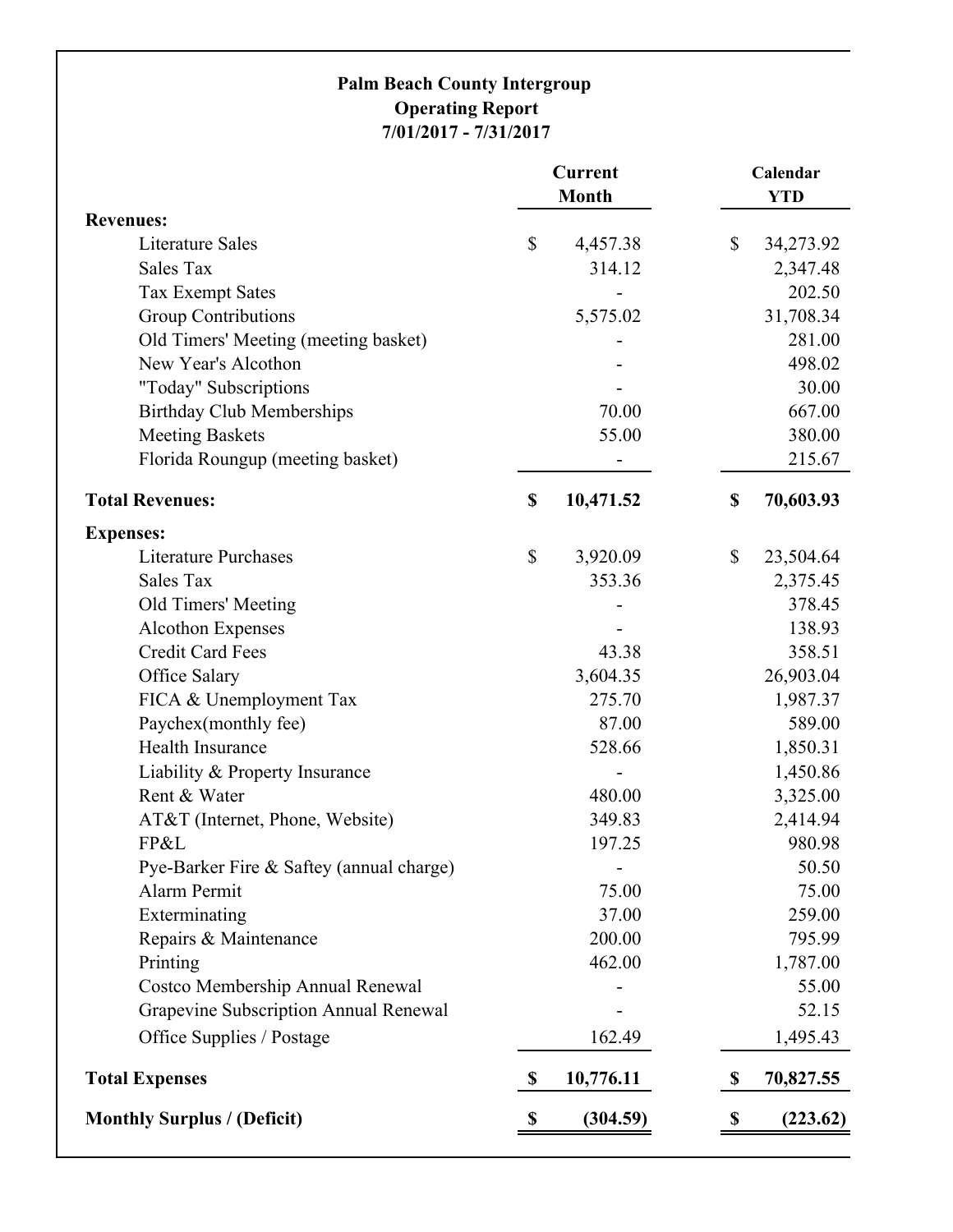# Office Activity for July, 2017

| <b>This Year</b>              | <b>Last Year</b> | <b>Difference</b> |
|-------------------------------|------------------|-------------------|
| 102                           | 99               | 3                 |
| 2                             | 1                |                   |
|                               |                  |                   |
| 53                            | 56               | (3)               |
|                               | 2                | (2)               |
|                               |                  | (1)               |
| 221                           | 286              | (65)              |
| 289                           | 197              | 92                |
| <b>Total Activity:</b><br>667 | 642              | 25                |
|                               |                  |                   |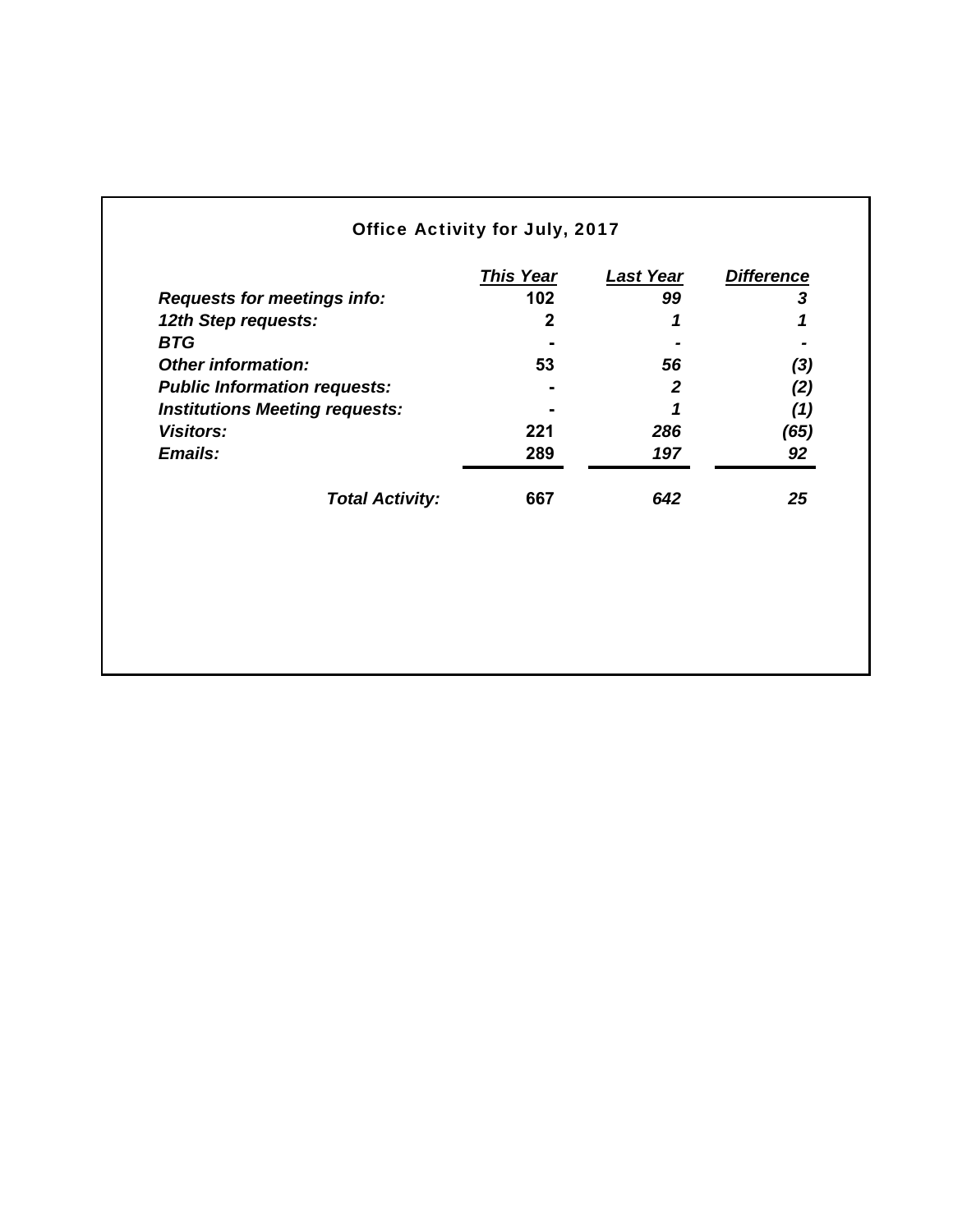# **Palm Beach County Intergroup Operating Report July 31, 2017**

|                                  | <b>This Year</b>                     | <b>Last Year</b>                      | <b>Difference</b>                     |
|----------------------------------|--------------------------------------|---------------------------------------|---------------------------------------|
| <b>Revenues:</b>                 |                                      |                                       |                                       |
| <b>Literature Sales</b>          | \$<br>4,457.38                       | \$<br>2,753.23                        | \$<br>1,704.15                        |
| <b>Sales Tax</b>                 | 314.12                               | 230.86                                | 83.26                                 |
| <b>Tax Exempt Sales</b>          |                                      | 30.00                                 | (30.00)                               |
| <b>Group Contributions</b>       | 5,575.02                             | 1,062.42                              | 4,512.60                              |
| <b>Birthday Club Memberships</b> | 70.00                                | 89.00                                 | (19.00)                               |
| <b>Meeting Baskets</b>           | 55.00                                |                                       | 55.00                                 |
| <b>Total Revenues:</b>           | 10,471.52<br>$\overline{\mathbf{s}}$ | 4,165.51<br>$\overline{\mathbf{s}}$   | 6,306.01<br>$\overline{\mathbf{s}}$   |
| <b>Expenses:</b>                 |                                      |                                       |                                       |
| <b>Literature Purchases</b>      | \$<br>3,920.09                       | \$<br>3,373.50                        | $\mathbb{S}$<br>546.59                |
| Sales Tax                        | 353.36                               | 329.43                                | 23.93                                 |
| <b>Credit Card Fees</b>          | 43.38                                | 21.55                                 | 21.83                                 |
| Office Salary                    | 3,604.35                             | 2,883.48                              | 720.87                                |
| FICA & Unemployment Tax          | 275.70                               | 220.56                                | 55.14                                 |
| Paychex (Monthly Fee)            | 87.00                                | 83.00                                 | 4.00                                  |
| Health Insurance                 | 528.66                               | 264.33                                | 264.33                                |
| Rent & Water                     | 480.00                               | 475.00                                | 5.00                                  |
| Repairs & Maintenance            | 200.00                               |                                       | 200.00                                |
| Alarm Permit                     | 75.00                                |                                       | 75.00                                 |
| AT&T (Internet, Phone, Website)  | 349.83                               | 60.95                                 | 288.88                                |
| FP&L                             | 197.25                               | 167.28                                | 29.97                                 |
| Exterminating                    | 37.00                                | 37.00                                 |                                       |
| Printing                         | 462.00                               | 231.00                                | 231.00                                |
| Office Supplies / Postage        | 162.49                               |                                       | 162.49                                |
| <b>Total Expenses</b>            | 10,776.11<br>$\mathbf S$             | $\boldsymbol{\mathsf{S}}$<br>8,147.08 | 2,629.03<br>$\boldsymbol{\mathsf{S}}$ |
| <b>Monthly Surplus/(Deficit)</b> | (304.59)<br>\$                       | (3,981.57)<br>\$                      | 3,676.98<br>\$                        |
| <b>Checking Account Balance</b>  | 6,311.15<br>\$                       | \$<br>9,367.77                        | \$<br>(3,056.62)                      |
| <b>Prudent Reserve Balance</b>   | 14,043.09<br>\$                      | 17,540.97<br>\$                       | (3, 497.88)<br>\$                     |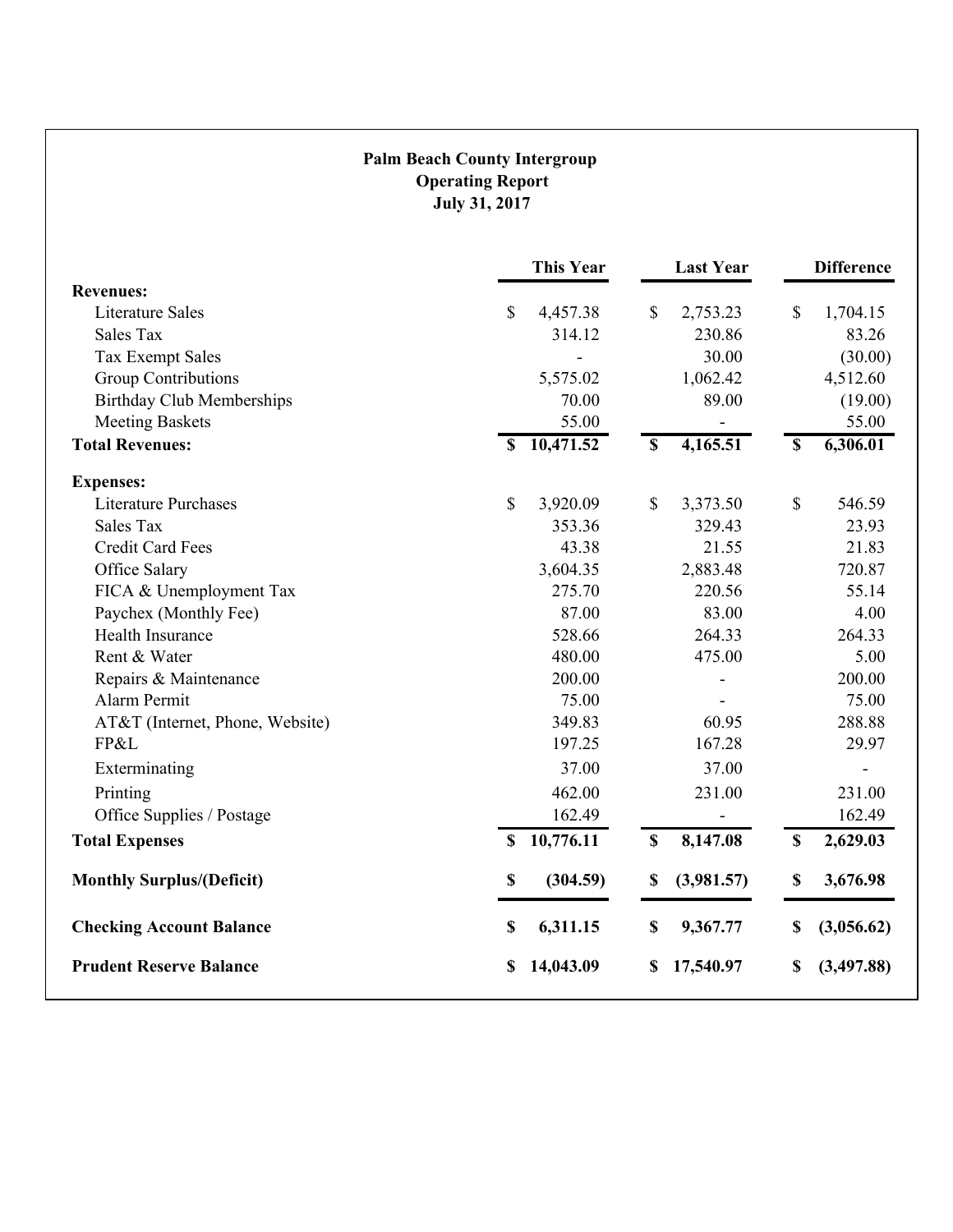# **Palm Beach County Intergroup Operating Report 7/01/2017 - 7/31/2017**

| <b>Opening Balance Checking:</b>        |                          |             |           | $\boldsymbol{\mathsf{S}}$ | 6,615.74  |
|-----------------------------------------|--------------------------|-------------|-----------|---------------------------|-----------|
| <b>Revenues:</b>                        |                          |             |           |                           |           |
| <b>Literature Sales</b>                 | \$4,457.38               |             |           |                           |           |
| <b>Sales Tax</b>                        | 314.12                   |             |           |                           |           |
| <b>Group Contributions</b>              | 5,575.02                 |             |           |                           |           |
| <b>Birthday Club Memberships</b>        | 70.00                    |             |           |                           |           |
| <b>Meeting Baskets</b>                  | 55.00                    |             |           |                           |           |
| <b>Total Revenues:</b>                  |                          | \$          | 10,471.52 |                           |           |
| <b>Expenses:</b>                        |                          |             |           |                           |           |
| <b>Literature Purchases</b>             | 3,920.09<br>$\mathbb{S}$ |             |           |                           |           |
| Sales Tax                               | 353.36                   |             |           |                           |           |
| <b>Credit Card Fees</b>                 | 43.38                    |             |           |                           |           |
| Office Salary (5 weeks payroll)         | 3,604.35                 |             |           |                           |           |
| FICA & Unemployment Tax                 | 275.70                   |             |           |                           |           |
| Paychex (monthly fee)                   | 87.00                    |             |           |                           |           |
| Health Insurance (2 months)             | 528.66                   |             |           |                           |           |
| Rent & Water                            | 480.00                   |             |           |                           |           |
| AT&T (Internet, Phone, Website)         | 349.83                   |             |           |                           |           |
| FP&L                                    | 197.25                   |             |           |                           |           |
| Repairs & Maintenance                   | 200.00                   |             |           |                           |           |
| Alarm Permit                            | 75.00                    |             |           |                           |           |
| Exterminating                           | 37.00                    |             |           |                           |           |
| Printing (2 months)                     | 462.00                   |             |           |                           |           |
| Office Supplies / Postage               | 162.49                   |             |           |                           |           |
| <b>Total Expenses</b>                   |                          | $\mathbf S$ | 10,776.11 |                           |           |
| <b>Monthly Surplus / (Deficit)</b>      |                          |             |           | $\boldsymbol{\mathsf{S}}$ | (304.59)  |
| <b>Closing Balance Checking:</b>        |                          |             |           | S                         | 6,311.15  |
| <b>Opening Balance Prudent Reserve:</b> |                          |             |           | $\boldsymbol{\mathsf{S}}$ | 14,042.86 |
| <b>Prudent Reserve Interest</b>         |                          |             |           |                           | 0.23      |
| <b>Closing Balance Prudent Reserve:</b> |                          |             |           | \$                        | 14,043.09 |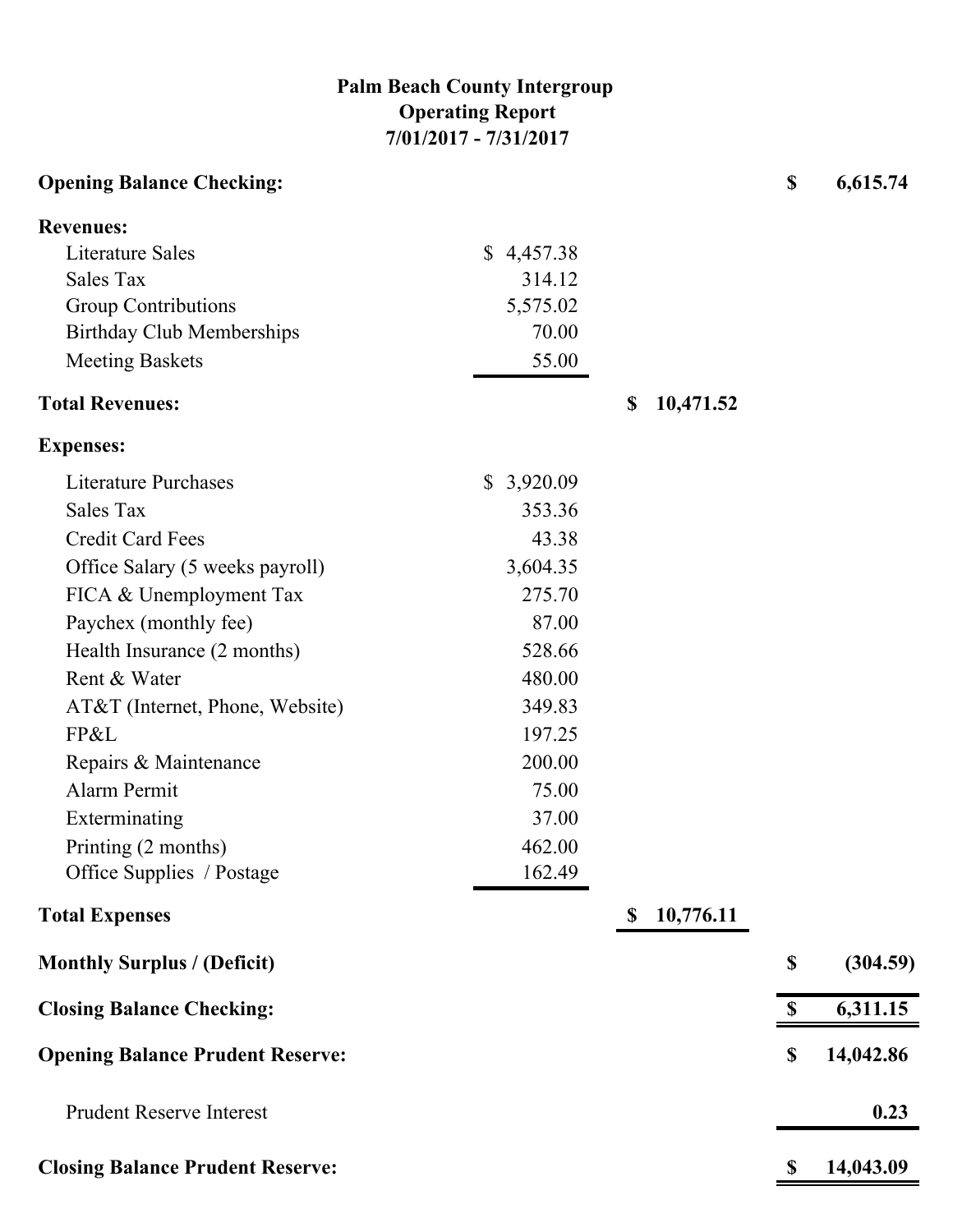#### **Accrual Basis**

# 7:32 PM PBC Intergroup Association 08/07/17 Profit & Loss

|                                                            | Jul 17   |  |  |
|------------------------------------------------------------|----------|--|--|
| <b>Ordinary Income/Expense</b>                             |          |  |  |
| <b>Income</b>                                              |          |  |  |
| <b>Direct Public Support</b><br><b>Group Contributions</b> | 5,458.40 |  |  |
| <b>Total Direct Public Support</b>                         | 5,458.40 |  |  |
| <b>Sales</b>                                               |          |  |  |
| <b>Books</b>                                               | 2,398.85 |  |  |
| Literature                                                 | 842.35   |  |  |
| <b>Medallions</b>                                          | 1,206.00 |  |  |
| <b>Total Sales</b>                                         | 4,447.20 |  |  |
| <b>Special Events Income</b>                               |          |  |  |
| <b>Birthday Club</b>                                       | 70.00    |  |  |
| <b>Total Special Events Income</b>                         | 70.00    |  |  |
| <b>Total Income</b>                                        | 9,975.60 |  |  |
| <b>Cost of Goods Sold</b>                                  |          |  |  |
| <b>Cost of Goods Sold</b>                                  |          |  |  |
| <b>COGS - Books</b>                                        | 2,175.95 |  |  |
| <b>COGS - Literature</b>                                   | 598.27   |  |  |
| <b>COGS - Medallions</b>                                   | 521.73   |  |  |
| <b>Purchase Cost &amp; Discounts</b>                       | 0.00     |  |  |
| <b>Total Cost of Goods Sold</b>                            | 3,295.95 |  |  |
| <b>Total COGS</b>                                          | 3,295.95 |  |  |
| <b>Gross Profit</b>                                        | 6,679.65 |  |  |
|                                                            |          |  |  |
| <b>Expense</b><br><b>Facilities and Equipment</b>          |          |  |  |
| <b>Equip Rental and Maintenance</b>                        | 275.00   |  |  |
| <b>Exterminating</b>                                       | 37.00    |  |  |
| <b>Rent Water</b>                                          | 480.00   |  |  |
| <b>Total Facilities and Equipment</b>                      | 792.00   |  |  |
| <b>Operations</b>                                          |          |  |  |
| <b>AT&amp;T Internet</b>                                   | 349.83   |  |  |
| <b>FPL</b>                                                 | 197.25   |  |  |
| <b>Office Supplies</b>                                     | 142.89   |  |  |
| Postage, Mailing Service                                   | 19.60    |  |  |
| <b>Printing and Copying</b>                                | 231.00   |  |  |
| <b>Total Operations</b>                                    | 940.57   |  |  |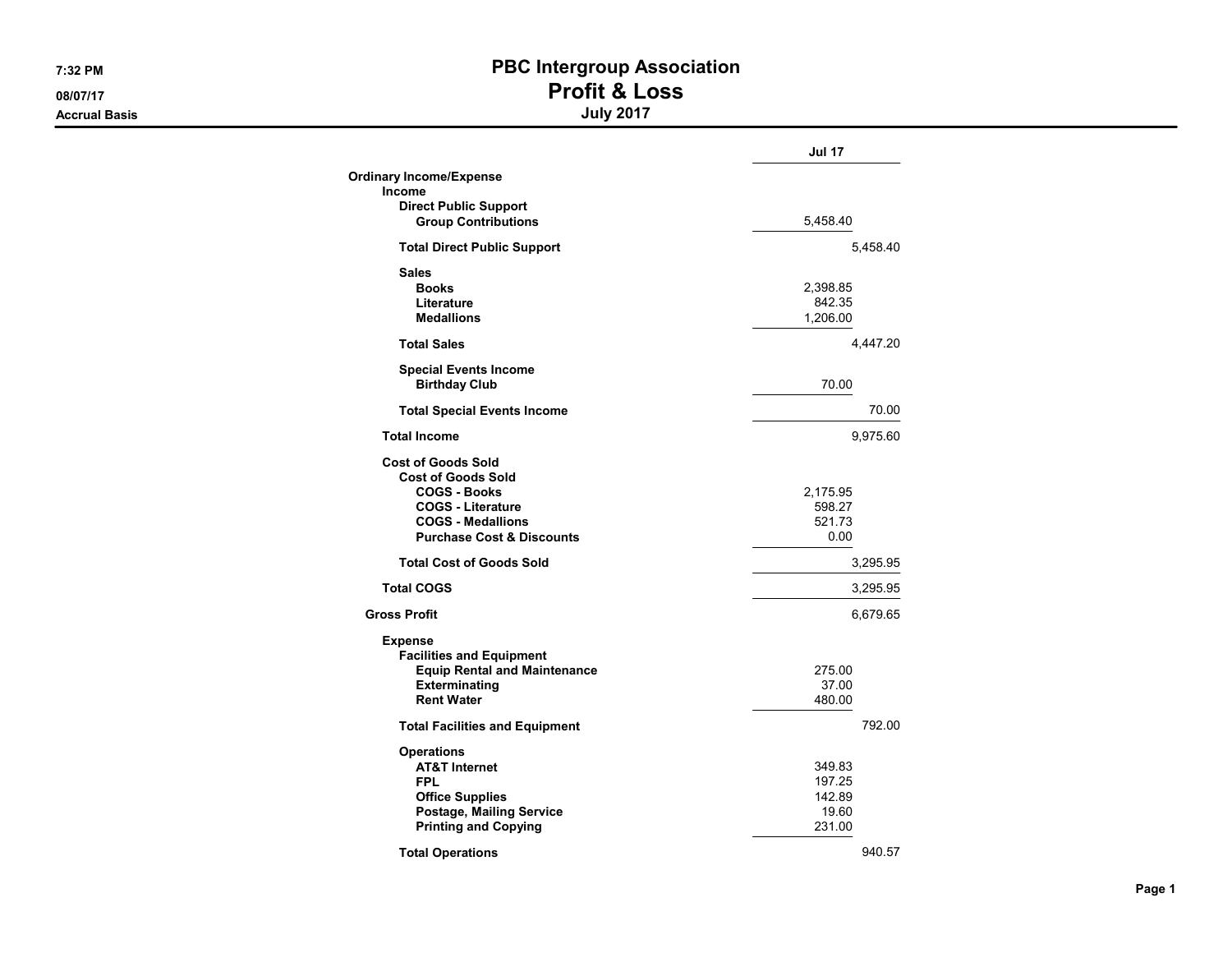**Accrual Basis** 

# 7:32 PM PBC Intergroup Association 08/07/17 Profit & Loss

|                                                                                                               | <b>Jul 17</b>               |
|---------------------------------------------------------------------------------------------------------------|-----------------------------|
| <b>Other Types of Expenses</b><br><b>Employee Health Insurance</b>                                            | 528.66                      |
| <b>Total Other Types of Expenses</b>                                                                          | 528.66                      |
| <b>Payroll Expenses</b><br><b>FICA and Unemployment Tax</b><br><b>Office Manager Salary</b><br><b>Paychex</b> | 275.70<br>3.604.35<br>87.00 |
| <b>Total Payroll Expenses</b>                                                                                 | 3,967.05                    |
| <b>Total Expense</b>                                                                                          | 6.228.28                    |
| <b>Net Ordinary Income</b>                                                                                    | 451.37                      |
| Net Income                                                                                                    | 451.37                      |
|                                                                                                               |                             |